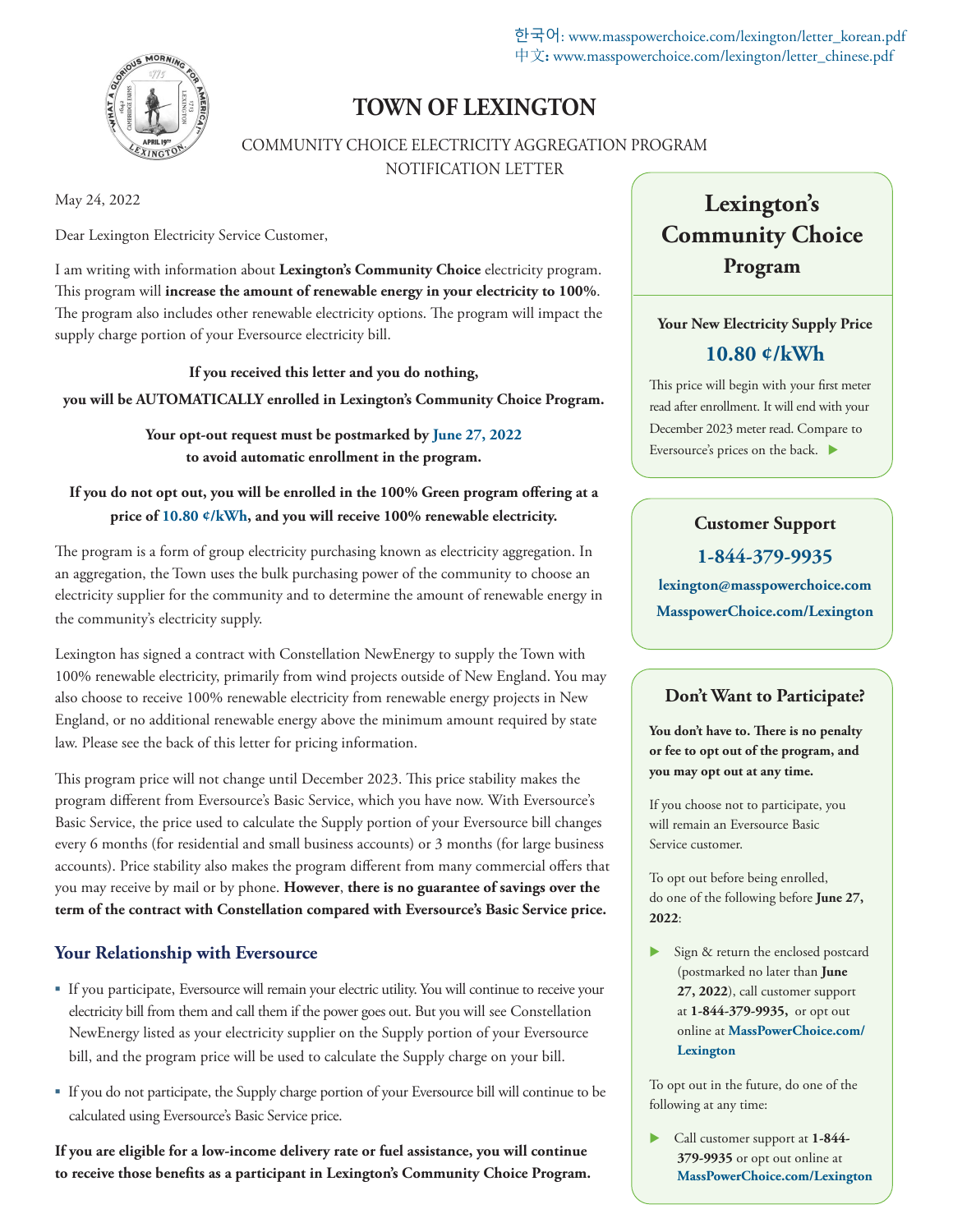### **Program Options & Pricing**

To choose either the New England Green option or the Basic option, please visit **MassPowerChoice.com/Lexington** and click "Your options" or call customer support with Lexington's program consultants at **1-844-379-9935.**

| 1. If you do nothing, you will be automatically enrolled in 100% GREEN:<br>100% renewable electricity, primarily from wind projects outside of New England.<br>Includes 20% from "premium" renewable energy projects in the New England region<br>(MA Class I RECs), in addition to the 20% required by state law. | 10.80* ¢/kWh for residential,<br>small, and large business<br>accounts |
|--------------------------------------------------------------------------------------------------------------------------------------------------------------------------------------------------------------------------------------------------------------------------------------------------------------------|------------------------------------------------------------------------|
| 2. If you want 100% local renewable energy, you may choose NEW ENGLAND GREEN:                                                                                                                                                                                                                                      | 13.219* ¢/kWh for residential,                                         |
| 100% renewable electricity, all from "premium" renewable energy projects in the New                                                                                                                                                                                                                                | small, and large business                                              |
| England region (MA Class I RECs).                                                                                                                                                                                                                                                                                  | accounts                                                               |
| 3. If you do not want 100% renewable electricity, you may choose BASIC:                                                                                                                                                                                                                                            | 9.935* ¢/kWh for residential, small,                                   |
| Meets Massachusetts minimum renewable energy requirements, which includes 20% from                                                                                                                                                                                                                                 | and large business                                                     |
| "premium" renewable energy projects in the New England Region (MA Class I RECs).                                                                                                                                                                                                                                   | accounts                                                               |
| Enrollment - December 2023 meter read.<br>Rate term<br>Leave any time. No exit charge.<br>Exit terms                                                                                                                                                                                                               |                                                                        |
| 4. If you choose to opt out, you will remain on EVERSOURCE'S BASIC SERVICE:                                                                                                                                                                                                                                        | 15.764 ¢/kWh residential                                               |
| Meets Massachusetts minimum renewable energy requirements, which includes 20% from                                                                                                                                                                                                                                 | 14.761 ¢/kWh small business                                            |
| "premium" renewable energy projects in the New England Region (MA Class I RECs).                                                                                                                                                                                                                                   | 10.865 ¢/kWh large business                                            |
| January 1 - June 30, 2022, for residential and small business accounts. April 1 - June 30, 2022, for large business<br>Rate term<br>accounts. Prices will next change on July 1, 2022, for residential, small business, and large business accounts.                                                               |                                                                        |

**Exit term** Leave any time. No exit charge. However, large C&I (rates G-3, T-2, and WR) and street lighting customers on the fixed-priced Basic Service option may receive a billing adjustment, which may be either a credit or a charge.

\* Lexington's Community Choice Program prices include a \$0.001/ kWh administration fee. Program prices could increase as a result of a change in law that results in a direct, material increase in costs during the term of the electricity supply agreement.

#### **Frequently Asked Questions**

**I have received this letter, and also I have recently signed a contract with an electricity supplier. What should I do?** You may have signed your contract after this mailing list was created. In that case, you must opt out if you wish to retain your current contract. If you do not opt out, your account will be enrolled in Lexington's program, which may trigger early termination fees from your electricity supplier.

**I have a tax-exempt account. How can I retain my account's tax-exempt status?** Taxes will be billed as part of the program's power supply charge. Customers are responsible for identifying and requesting an exemption from the collection of any tax by providing appropriate tax-exemption documentation to Constellation. Visit MassPowerChoice.com/Lexington for more information.

If you have any additional questions, please do not hesitate to visit **MassPowerChoice.com/Lexington** or to contact customer support at **lexington@masspowerchoice.com** or **1-844-379-9935**. Our Town consultants will be happy to help you.

James Malloy Daniel Voss Town Manager Chair, Sustainable Lexington